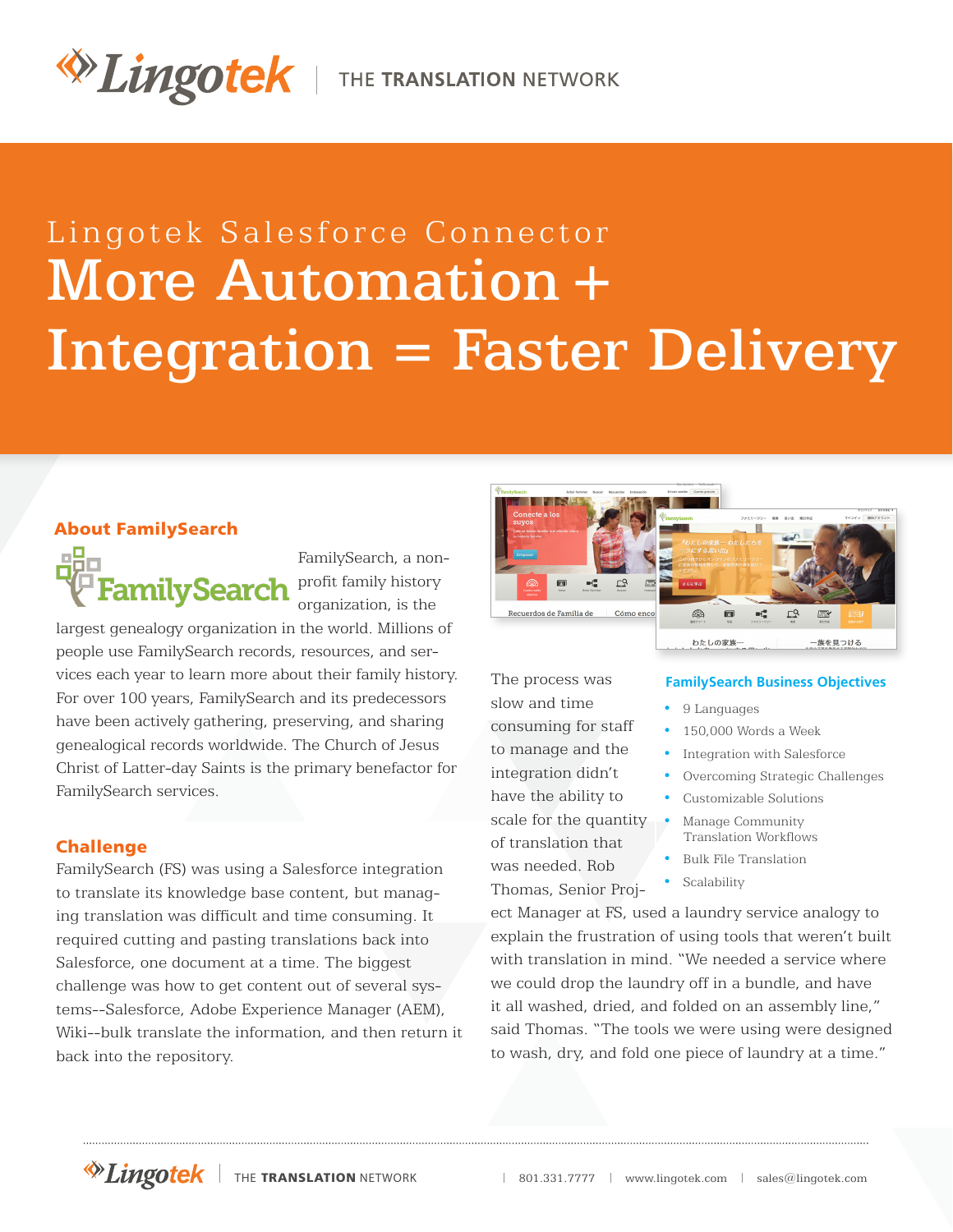

The company was familiar with Lingotek because they had previously worked together to create an innovative community translation solution. FS is using Lingotek's translation management system (TMS) and its easyto-use, customizable workflows to manage a 2-million word community translation project. They knew that Lingotek was an industry leader in creating integrated translation solutions. Lingotek and FS have been working together for nine years and they had experience with Lingotek as "a friendly partner that could help FS solve problems that did not have easy answers." So, FS approached Lingotek to build a Salesforce integration.

#### Solution

Lingotek and FS worked together to create the Lingotek - Inside Salesforce Connector, which integrates with Lingotek's automated, cloud-based TMS. It gives FS access to professional-grade translation tools directly within the Salesforce application, so they can translate, update, and publish knowledge base content in a single, uninterrupted workflow.

#### **Lingotek - Inside Salesforce Connector**

Lingotek - Inside Connectors offer out-of-the-box integrations with all of the most popular web applications: CRM, CMS, eCommerce platforms, knowledge bases, product and support documentation, social business software, marketing automation suites, desktop files, and even software localization. They include access to Lingotek's industry-leading TMS with tools like easy-touse workflows, translation memory, and intelligence. The Lingotek - Inside Salesforce Connector makes the entire process of authoring, personalizing, and publishing web content more integrated and automated.

#### **Lingotek | The Translation Network**

Lingotek has the most mature, full-featured, cloudbased TMS on the market, providing users with the industry's most advanced tools for streamlining the translation process.The Translation Network provides businesses with industry-leading translation tools, including an innovative in-context workbench and review function, CAT tool, translation memory, glossaries, style guides, around-the-clock translation, easy-to-use customizable workflows, and more. For project managers, the Translation Network automates, integrates, and streamlines translation with automatic notifications sent to translators, real-time collaboration and project monitoring, and continuous cloud updates.

# **"Lingotek's Salesforce integration takes something that can be a very involved process and makes it automatic, where it can be done in a few seconds."**

#### Benefits

FS is using Lingotek's community translation platform to translate 150,000 total words a week in 9 languages.

#### **Excellent Communication** *&* **Problem Solving**

Lingotek fine tuned the connector to make sure it would work to meet FS's needs. Thomas appreciated Lingotek's consistent communication during projects *&* their diligence in solving problems *&* working toward a solution. "Lingotek's willingness to work on strategic challenges is very helpful and refreshing," said Thomas. Many translation vendors promise good outcomes, he reported, but the real difference with Lingotek was "the diligence of delivery." Thomas respected that "Lingotek stays with us as